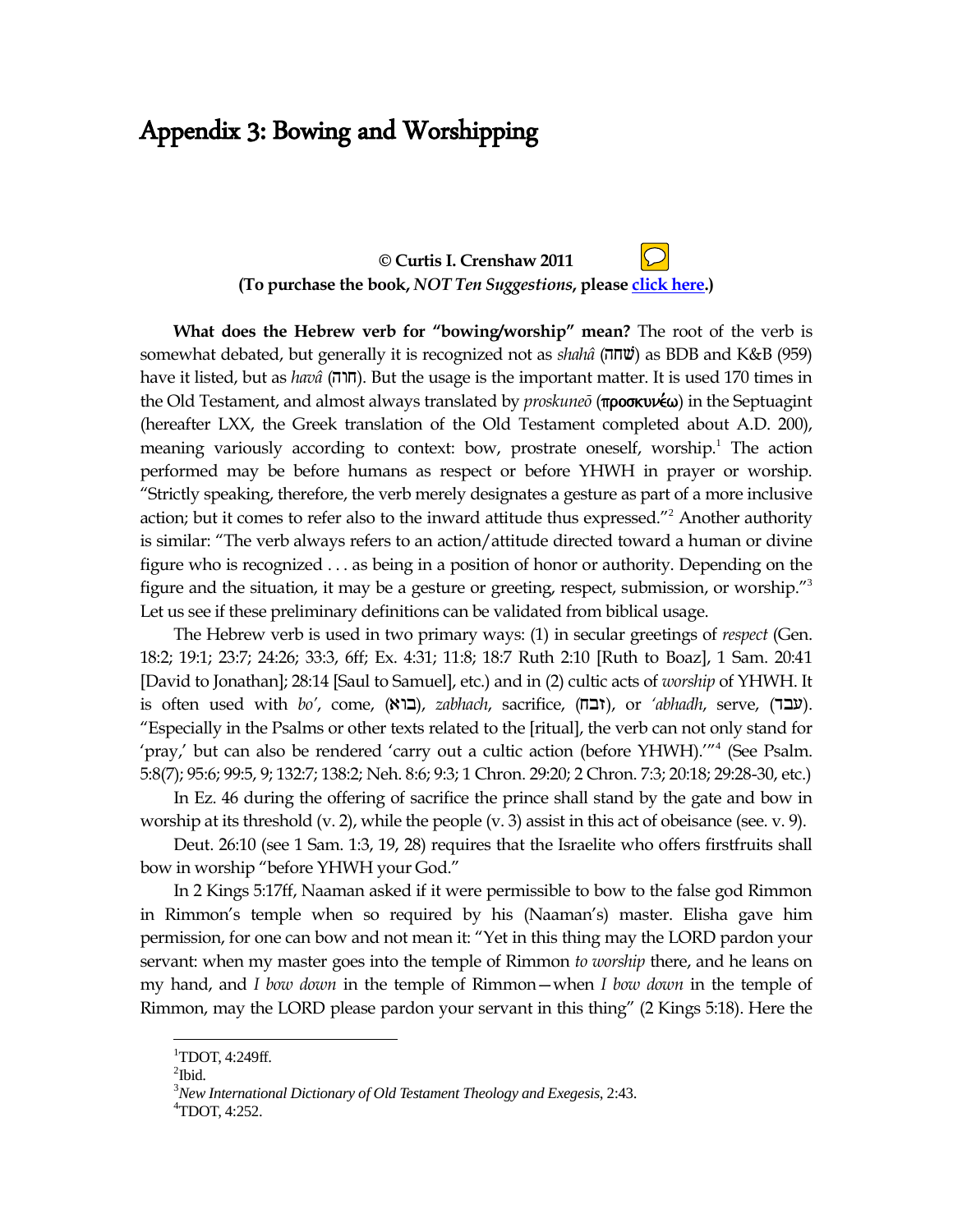NKJV variously translates the same word *worship* (once) and *bow down* (twice), capturing the sense of the original. Naaman was only bowing, but his master was worshipping. This demonstrates that sometimes the word can mean to mechanically bow without the attendant idea of worship.

Moreover, it is instructive how often "bow/worship" *havâ* (חוה) and "serve" <sup>c</sup>ābad עבר) go together, as here in Exodus 20. "Serve" occurs before "bow/worship" in Deut.  $8:19$ ; 11:16; 17:3; 29:25 (26), Joshua 23:7, 16; Judges 2:19; 1 Kings 9:6, 9; 2 Kings 21:21; Jer. 8:2; 13:10; 16:11; 25:6; 2 Chron. 7:19, 22. "Bow/worship" occurs before "serve" in Deut. 4:19; 5:9: 30:17; Ex. 20:5; 23:24; 2 Kings 17:35; 21:3; 2 Chron. 7:22; 33:3; Jer. 22:9.<sup>5</sup> Thus we conclude that the verb *havâ* (hwj), especially as used in worship, does not simply mean bow but usually *carries the additional idea of serving* the object of "bowing/worship."

Exodus 32:8 (see especially Psalm. 106:19) instructs us that worshipping the molded calf was wrong. This was more than just bowing and more than respect; it was worship, as is seen by the explanation in the verse itself: "This is your god, O Israel, that brought you out of the land of Egypt."

In the LXX, Ex. 20:5 is translated: ου προσκυνησεις αυτοις, ου δε μη λατρευσεις αυτοις ("You shall not *worship* them and neither shall you *serve* them"). We see here a distinction between the two words for "worship," which distinction the early fathers maintained. The first word *proskunêseis* (proskunhsei) can mean, like the Hebrew it usually translates *havâ* (hwj), polite bowing or worshipping. Obviously here it means worship. The second word *latreuseis* (λατρευσεις) only means to serve God in the sense of cultic or ritual worship. Thus the LXX translators were saying that we should not worship idols and should not serve them in a cultic sense. But nothing is forbidden in bowing to a symbol in worship.

In the New Testament, *proskune*<sup> $ō$ </sup> (προσκυνεω) is almost always used of worshipping God only,<sup>6</sup> though in the LXX such was not the case. The Seventh Ecumenical Council at Nicea (787) distinguished between the two words, allowing *proskune*ō (προσκυνεω) of icons, but reserving *latreia* (λατρεια) of God only.<sup>7</sup>

Sometimes the Hebrew verb *havâ* (hwj) can be used of both YHWH and the king at the same time: "Then David said to all the assembly, 'Now bless the LORD your God.' So all the assembly blessed the LORD God of their fathers, and *bowed their heads* and prostrated themselves before the LORD *and the king*" (1 Chron. 29:20). It would seem obvious from the analogy of Scripture that they worshipped God but bowed before both, which is precisely what we do in worship; namely, we bow in the presence of a symbol (the cross), but we worship God only. Here the king was the symbol of God"s authority and presence, and so they bowed to both but worshipped only the Lord.

The Hebrew word for bow *qadad* (ddq) is not the same as the word for worship *havâ* (hwj). *Qadad* means "I bow down," and according to TWOT

The root refers to the bowing of one"s head accompanying and emphasizing obeisance. Hence, it has a very restricted use, unlike its Akkadian cognate *qadadu*. It is to be

 $\overline{a}$ 

<sup>&</sup>lt;sup>5</sup>Ibid., 4:254.

 $6$ As a quick look at a concordance will reveal. See also TDNT, 6:764.

<sup>7</sup>TDNT, 6:765; also *The Nicene and Post-Nicene Fathers*, "The Seven Ecumenical Councils," vol. 14, p.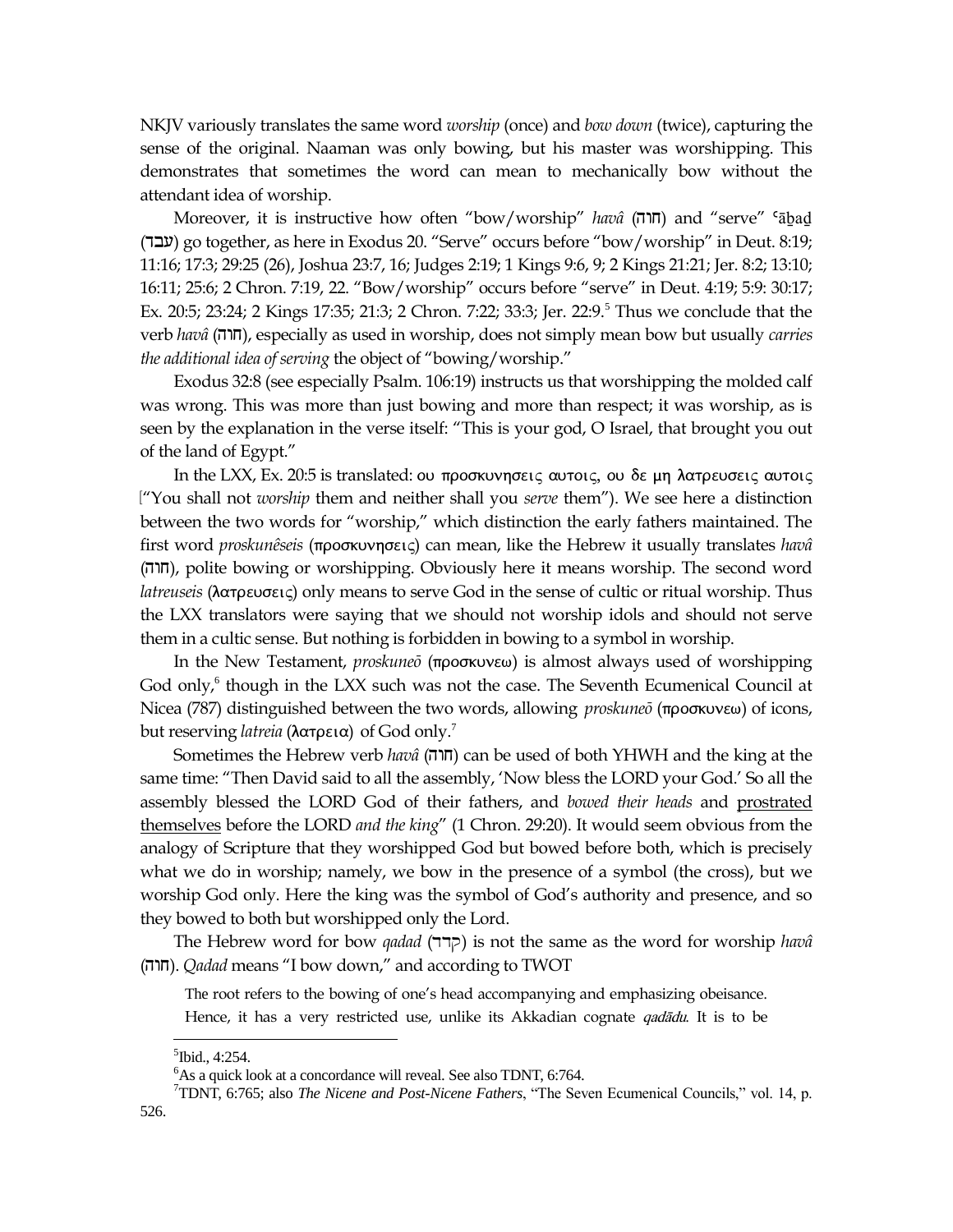distinguished from all other words for "bow" by this restricted use. Our root occurs fifteen times (perhaps sixteen; cf.  $q\bar{q}$ dar). This root is used to emphasize devotion and thus occurs at especially crucial times. When Joseph"s brothers return to Egypt with Benjamin, their obeisance is notably and understandably pronounced (Gen 43:28). Similarly, when Saul sees the vision of Samuel he is especially respectful (1 Sam 28:14). The deepest awe and reverence typifies one"s attitude toward God at crucial times, for example, when Eliezer"s prayer is miraculously answered (Gen 24:26), and when the people celebrated at Hezekiah"s consecration of the temple (2 Chr 29:30). Israel reacted in this way when they saw Aaron"s signs (Exo 4:31) validating the announcement that God had sent Moses to deliver them from Egypt, and when the Passover was initiated (Exo 12:27). God"s giving the law a second time in spite of Moses" anger (sin) in the face of Israel"s idolatry elicited this deep reaction from Moses. Each recorded dedication of the temple was met with this deepest worship  $(1 \text{ Chr } 29:20; 2 \text{ Chr } 29:30; \text{Neh } 8:6)^8$ 

Notice these occurrences of *qadad* (to bow, in italics below) used with the Hebrew *havâ* (to worship, underlined below). Besides 1 Chron. 29:20 given above:

Then the man *bowed down his head* and worshiped the LORD (Gen. 24:26).

And *I bowed my head* and worshiped the LORD, and blessed the LORD God of my master Abraham, who had led me in the way of truth to take the daughter of my master"s brother for his son (Gen. 24:48).

And they [Joseph"s brothers] answered, "Your servant our father is in good health; he is still alive." And *they bowed their heads down* and prostrated themselves (Gen. 43:28).

So the people believed; and when they heard that the LORD had visited the children of Israel and that He had looked on their affliction, then *they bowed their heads* and worshiped (Ex. 4:31).

It is the Passover sacrifice of the LORD, who passed over the houses of the children of Israel in Egypt when He struck the Egyptians and delivered our households. So the *people bowed their heads* and worshiped (Ex. 12:27).

So Moses made haste and *bowed his head* toward the earth, and worshipped (Ex. 34:8).

Then the LORD opened Balaam"s eyes, and he saw the Angel of the LORD standing in the way with His drawn sword in His hand; and *he bowed his head* and fell flat on his face (Num. 22:31).

David also arose afterward, went out of the cave, and called out to Saul, saying, "My lord the king!" And when Saul looked behind him, David *stooped* with his face to the earth, and bowed down  $(1 \text{ Sam. } 24:8 \text{ (Heb = v. } 9)).$ 

And Saul perceived that it was Samuel, and he *stooped with his face* to the ground and bowed down (1 Sam. 28:14).

And Bathsheba *bowed* and did homage to the king. Then the king said, "What is your wish?" (1 Kings 1:16; v. 31 is the same).

 $\overline{a}$ 

<sup>8</sup> TWOT on *qadad*.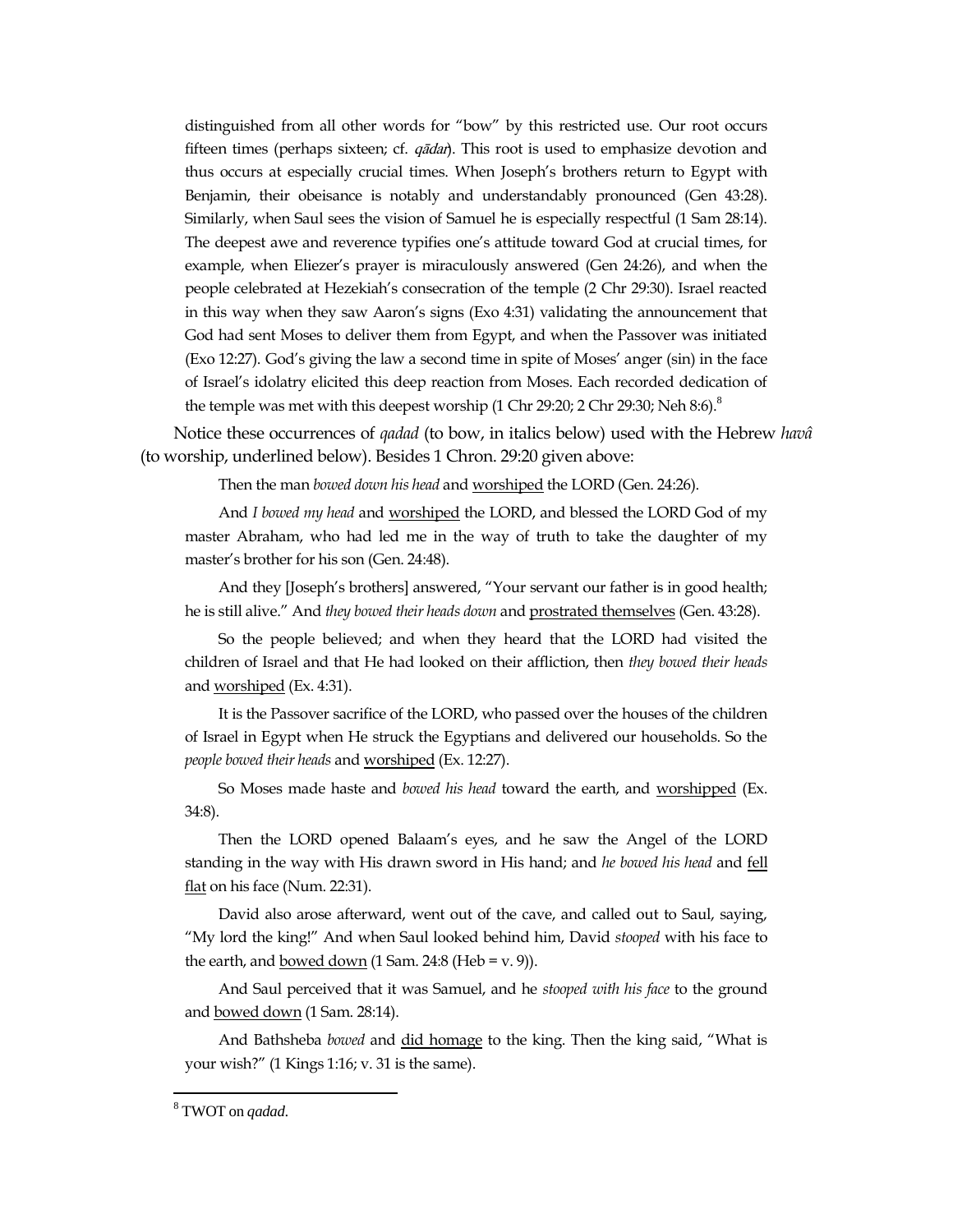And Jehoshaphat *bowed his head* with his face to the ground, and all Judah and the inhabitants of Jerusalem bowed [this verb means fell] before the LORD, worshiping the LORD (2 Chron. 20:18).

Moreover King Hezekiah and the leaders commanded the Levites to sing praise to the LORD with the words of David and of Asaph the seer. So they sang praises with gladness, and *they bowed their heads* and worshipped (2 Chron. 29:30).

And Ezra blessed the LORD, the great God. Then all the people answered, "Amen, Amen!" while lifting up their hands. And *they bowed their heads* and worshiped the LORD with their faces to the ground (Neh. 8:6).

We should conclude: (1) "bowing" often goes with worship. (2) The Hebrew word for worship does not necessarily include bowing, for if it did we would not need the added word *bow*. (3) Sometimes the people bowed in the presence of symbols to worship the Lord. Therefore, when the Second Commandment says not to "bow down" or "serve" (our two words) carved images/idols, we notice that "bow down" means "worship," which is supported by the verb "serve." From the above verses quoted throughout the Old Testament, we see that we are not to worship or become devoted to the creation, but only to the Creator, but also we see that we can mechanically bow, which does not involve worship.

We see that Scripture itself calls for a distinction between respecting a king and worshipping Yahweh, even though the same word can be used for both. It would seem difficult to improve on the answer of an early bishop to the Jews about alleged idolatry among Christians:

The bishop Leontius of Neapolis in Cyprus, who at the close of the sixth century wrote an apology for Christianity against the Jews, and in it noticed the charge of idolatry, asserts that the law of Moses is directed not unconditionally against the use of religious images, but only against the idolatrous worship of them; since the tabernacle and the temple themselves contained cherubim and other figures....<sup>9</sup>

So what does the verb *havâ* mean here in Exodus 20:5? Keil and Delitzsch note:

It is not only evident from the context that the allusion is not to the making of images generally, but to the construction of figures of God as objects of religious reverence or worship, but this is expressly stated in v. 5; so that even *Calvin* observes, that "there is no necessity to refute what some have foolishly imagined, that sculpture and painting of every kind are condemned here."

K & D go on to translate v. 5: "Thou shalt not pray to them and serve them," stating that the verb *havâ* (חוה) "signifies bending before God in prayer, and invoking His name" and 'ābad (עבר) "worship by means of sacrifice and religious ceremonies."<sup>10</sup>

In light of the tabernacle, temple, and other passages mentioned above, we conclude that what is forbidden here is not using symbols, nor even bowing in their presence, but terminating one"s worship on them.

 $\ddot{\phantom{a}}$ 

<sup>9</sup> *The Nicene and Post-Nicene Fathers*, "The Seven Ecumenical Councils," vol. 14, p. 568.

<sup>&</sup>lt;sup>10</sup>Keil and Delitzsch, (AP&A), 1:465. This set is numbered differently from most sets of K&D.